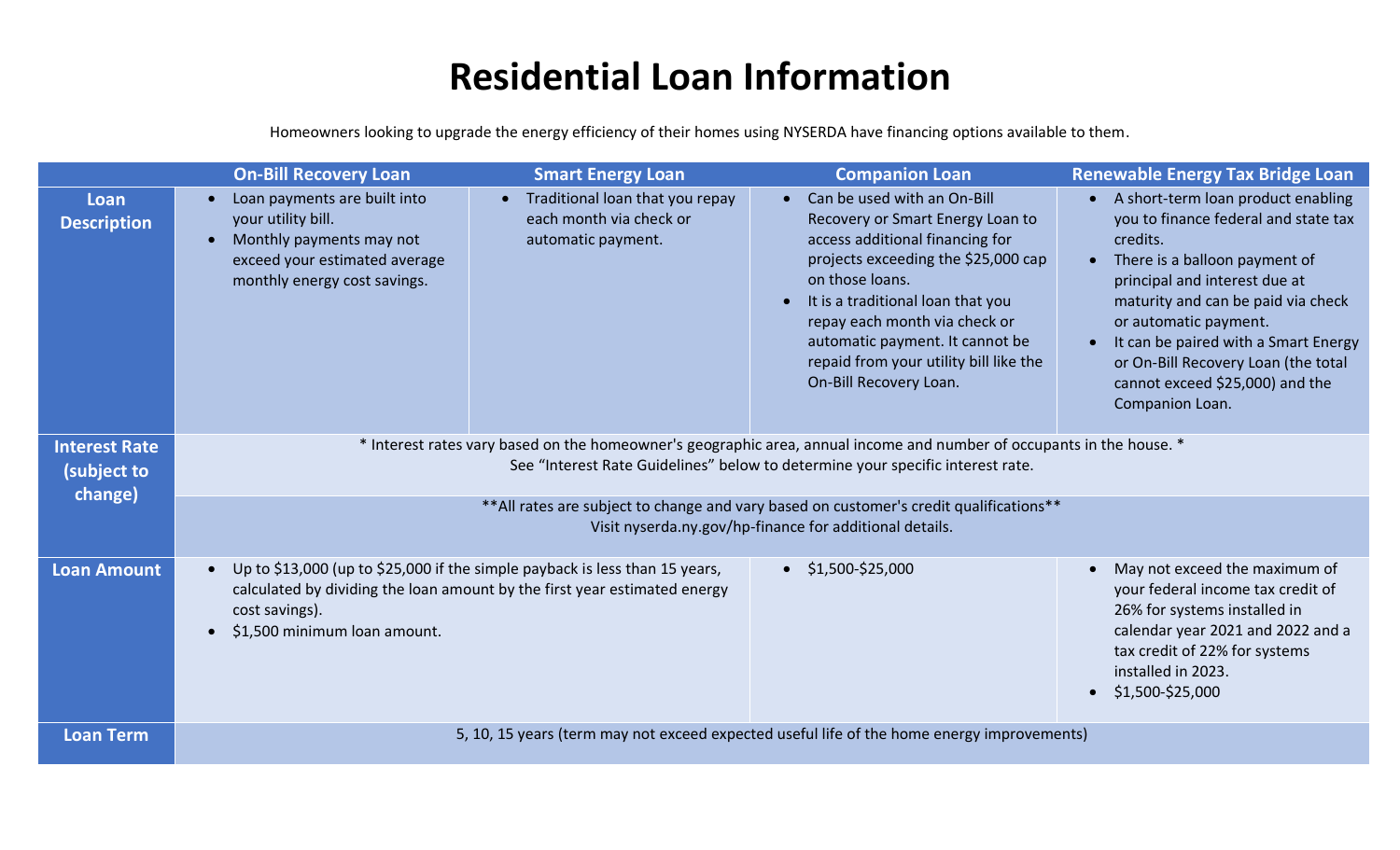| <b>Repayment</b><br><b>Terms</b>      | Repayments added to borrower's<br>utility bill as a NYSERDA Loan<br>Installment charge.<br>If utility service is terminated or<br>suspended, borrower will be<br>billed directly by NYSERDA's loan<br>servicer.<br>If the loan obligation is not fully<br>satisfied prior to the sale of the<br>home, the borrower must<br>provide notice to the purchaser;<br>is responsible for amount billed<br>by the utility up to the date of<br>transfer; and with agreement<br>from the buyer, can transfer the<br>remaining monthly payments to<br>the new utility account holder.<br>Non-payment of utility charges<br>$\bullet$<br>may result in termination of<br>service; non-payment of the loan<br>obligation may result in a<br>judgement. | Repayments made directly to<br>NYSERDA's loan servicer via<br>monthly statement billing or<br>automatic bank withdrawal<br>(ACH).<br>If home is sold or transferred,<br>$\bullet$<br>borrower is responsible for the<br>outstanding balance of the loan<br>which cannot be assigned.<br>Non-payment of the loan<br>obligation may result in a<br>judgement; NYSERDA is<br>authorized under State law to<br>certify amounts past due for<br>collection by offset from<br>income tax refunds and other<br>payments due from the State. | Repayments made directly to<br>NYSERDA's loan servicer via<br>monthly statement billing or<br>automatic bank withdrawal (ACH).                                                                                   | Balloon payment (principal and<br>interest) due 2 years from<br>origination.                                                                                                                                                                                                                                                                               |
|---------------------------------------|--------------------------------------------------------------------------------------------------------------------------------------------------------------------------------------------------------------------------------------------------------------------------------------------------------------------------------------------------------------------------------------------------------------------------------------------------------------------------------------------------------------------------------------------------------------------------------------------------------------------------------------------------------------------------------------------------------------------------------------------|--------------------------------------------------------------------------------------------------------------------------------------------------------------------------------------------------------------------------------------------------------------------------------------------------------------------------------------------------------------------------------------------------------------------------------------------------------------------------------------------------------------------------------------|------------------------------------------------------------------------------------------------------------------------------------------------------------------------------------------------------------------|------------------------------------------------------------------------------------------------------------------------------------------------------------------------------------------------------------------------------------------------------------------------------------------------------------------------------------------------------------|
| <b>Borrower</b><br><b>Eligibility</b> | Borrower (or co-borrower) must<br>own the home and be named on<br>the utility account of a<br>participating utility: Central<br>Hudson, Con Edison, PSEG-Long<br>Island, National Grid (upstate<br>customers only), New York State<br>Electric and Gas Corporation,<br>Orange & Rockland Utilities, or<br>Rochester Gas and Electric.<br>(PSEG-Long Island customers<br>who are on bi-monthly billing will<br>be changed to monthly billing                                                                                                                                                                                                                                                                                                | Borrower (or co-borrower)<br>must own the home, or lease<br>or manage the residential<br>building, and be an authorized<br>representative of the owner.<br>At least one borrower must be<br>an individual, but a legal entity<br>may be included as a co-<br>borrower. Additional credit<br>approval criteria apply.                                                                                                                                                                                                                 | Must utilize the \$25,000 On-Bill<br>Recover and Smart Energy Loan<br>before being eligible for<br>Companion Loan.<br>Borrower must own the home or<br>be an authorized representative of<br>the property owner. | Allows borrower to finance federal<br>$\bullet$<br>and state tax credits on renewable<br>energy system products -<br>geothermal.<br>Borrower must own the home or be<br>an authorized representative of the<br>property owner.<br>Can be paired with a Smart Energy<br>or On-Bill Recovery Loan (total<br>cannot exceed \$25,000) and a<br>Companion Loan. |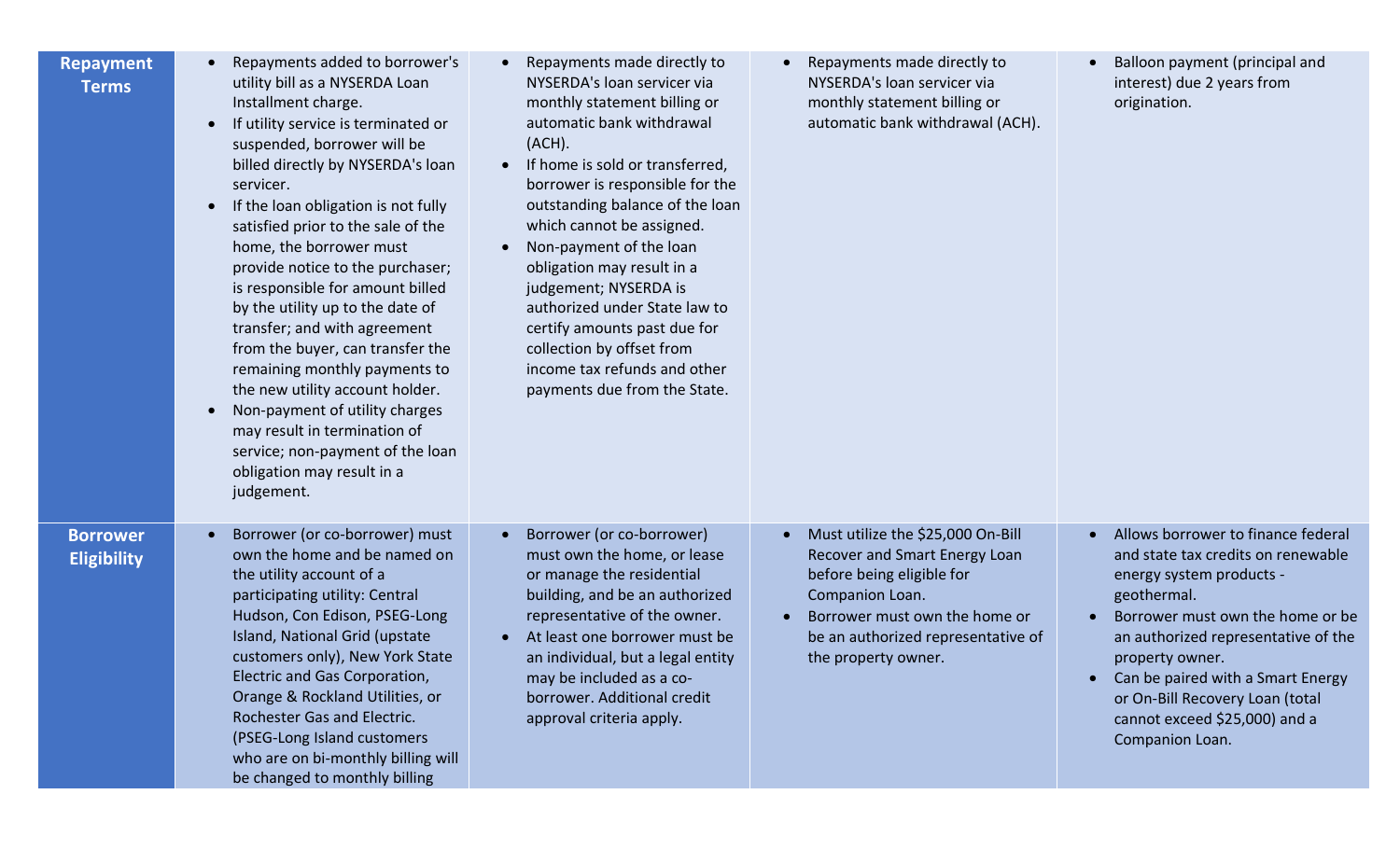|                                                              | when the approved loan<br>installment charge is placed on<br>their bill.)<br>A title company under contract<br>$\bullet$<br>with NYSERDA will search public<br>records to verify ownership of<br>the property.<br>At least one borrower must be an<br>individual, but a legal entity may<br>be included as a co-borrower.<br>Additional credit approval criteria<br>apply. |                                                                                                                                                                                                                                                                                                                                 |  |
|--------------------------------------------------------------|----------------------------------------------------------------------------------------------------------------------------------------------------------------------------------------------------------------------------------------------------------------------------------------------------------------------------------------------------------------------------|---------------------------------------------------------------------------------------------------------------------------------------------------------------------------------------------------------------------------------------------------------------------------------------------------------------------------------|--|
| <b>Eligible Home</b><br><b>Energy</b><br><b>Improvements</b> | $\bullet$<br>units) by a participating contractor.<br>are not exceed 15% of the total cost of eligible improvements or a<br>maximum of \$2,000.<br>For a list of eligible energy improvements, visit<br>Renovations/eligible-energy-improbements.pdf                                                                                                                       | Eligible home energy improvements made to a residential building (1-4<br>Improvements may include ancillary "healthy and safety" measures that<br>nyserda.ny.gov/media/Files/EERP/Residential/Programs/Existing-Home-                                                                                                           |  |
| <b>Cost</b><br><b>Effectiveness</b><br><b>Requirements</b>   | Monthly payment may not<br>$\bullet$<br>exceed 1/12th of the estimated<br>average annual energy cost<br>savings from the improvements<br>over the loan term.                                                                                                                                                                                                               | Pre-qualified eligible home<br>energy improvements are at<br>least 85% of the total loan<br>amount.<br>$-OR -$<br>Estimated energy cost savings<br>$\bullet$<br>over the anticipated life of all<br>eligible home energy<br>improvements must be at least<br>80% of the total principal and<br>interest to be paid on the loan. |  |
| <b>Fees</b>                                                  | \$150 origination fee (can be included in the loan amount)                                                                                                                                                                                                                                                                                                                 |                                                                                                                                                                                                                                                                                                                                 |  |
|                                                              | Late payment fee is the lesser of<br>$\bullet$<br>5% or \$5.                                                                                                                                                                                                                                                                                                               | Late payment fee is the lesser<br>of 5% or \$5.                                                                                                                                                                                                                                                                                 |  |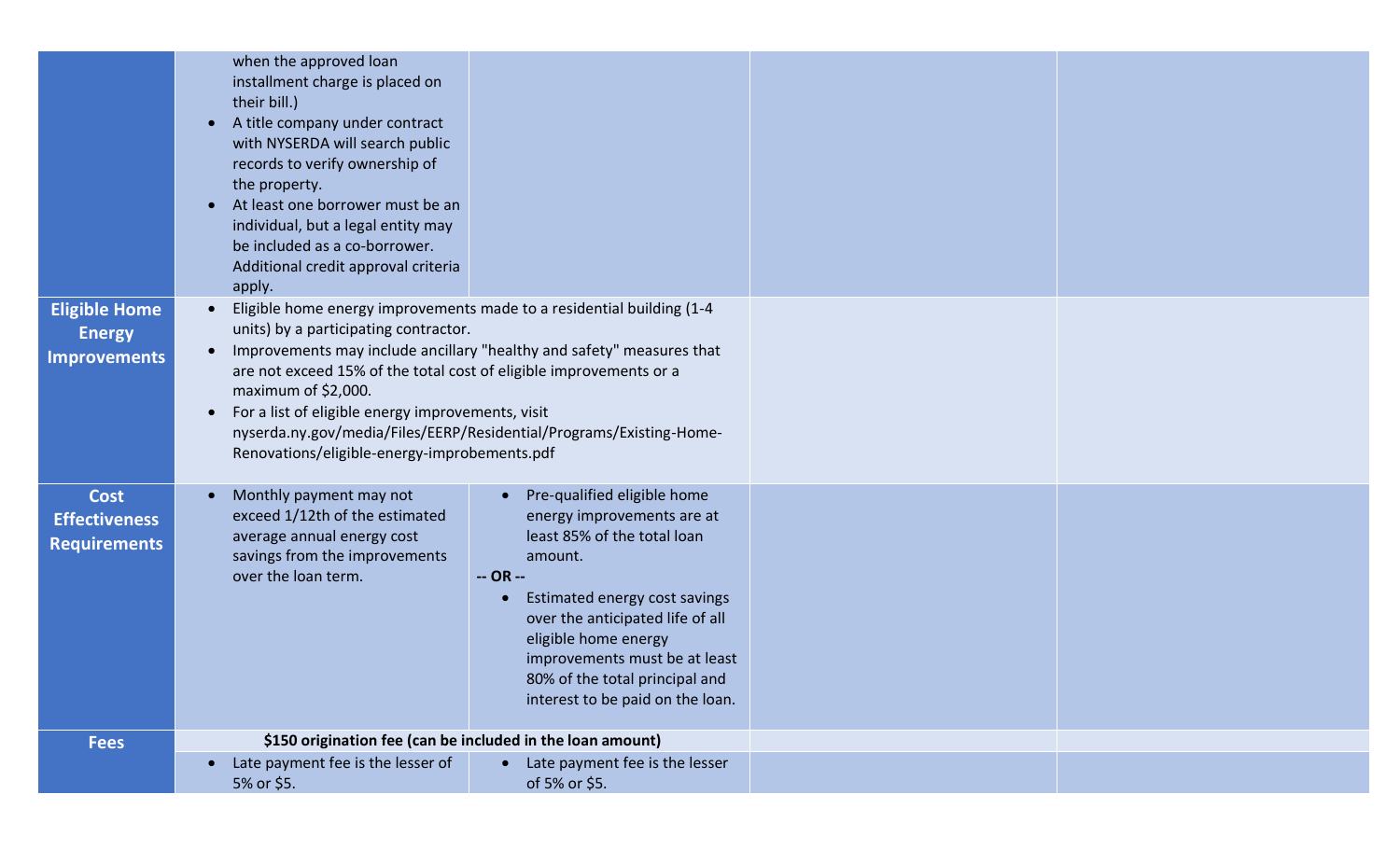|                   | Returned payment fee may be<br>charged by the utility as<br>authorized by the Public Service<br>Commission.<br>Past due balance on utility<br>$\bullet$<br>account may be subject to a<br>collection fee by the utility as<br>authorized by the Public Service<br>Commission.<br>If utility service is terminated,<br>$\bullet$<br>borrower may be subject to a<br>reconnection fee from the utility.                                                                                                                                                                                                         | \$20 fee for returned payments.<br>Collection fee of up to 22% of<br>$\bullet$<br>amount due if not received<br>within 90 days of due date, as<br>authorized by State law.                      |                                                                                                                             |                                                                                                             |
|-------------------|---------------------------------------------------------------------------------------------------------------------------------------------------------------------------------------------------------------------------------------------------------------------------------------------------------------------------------------------------------------------------------------------------------------------------------------------------------------------------------------------------------------------------------------------------------------------------------------------------------------|-------------------------------------------------------------------------------------------------------------------------------------------------------------------------------------------------|-----------------------------------------------------------------------------------------------------------------------------|-------------------------------------------------------------------------------------------------------------|
| <b>Agreements</b> | Borrower must sign and have<br>$\bullet$<br>notarized a loan note with<br>NYSERDA.<br>All individuals or legal entity<br>$\bullet$<br>representatives named on the<br>property deed must sign and<br>have notarized an On-Bill<br>Recovery Program Declaration,<br>which will be filed by NYSERDA to<br>provide notice to any subsequent<br>purchaser of the property; the<br>Declaration is not a lien on the<br>property but is recorded in a<br>similar way as a mortgage to<br>provide notice to others of the<br>loan obligation.<br>Only one On-Bill Recovery Loan<br>$\bullet$<br>per account allowed. | Borrower must sign a loan note<br>$\bullet$<br>with NYSERDA's loan originator.<br>When the loan is disbursed, it<br>will be purchased by NYSERDA<br>and serviced by NYSERDA's loan<br>servicer. | If the borrower sells or transfers<br>$\bullet$<br>the property, they remain<br>responsible for the balance of the<br>loan. | If the borrower sells or transfers the<br>property, they remain responsible<br>for the balance of the loan. |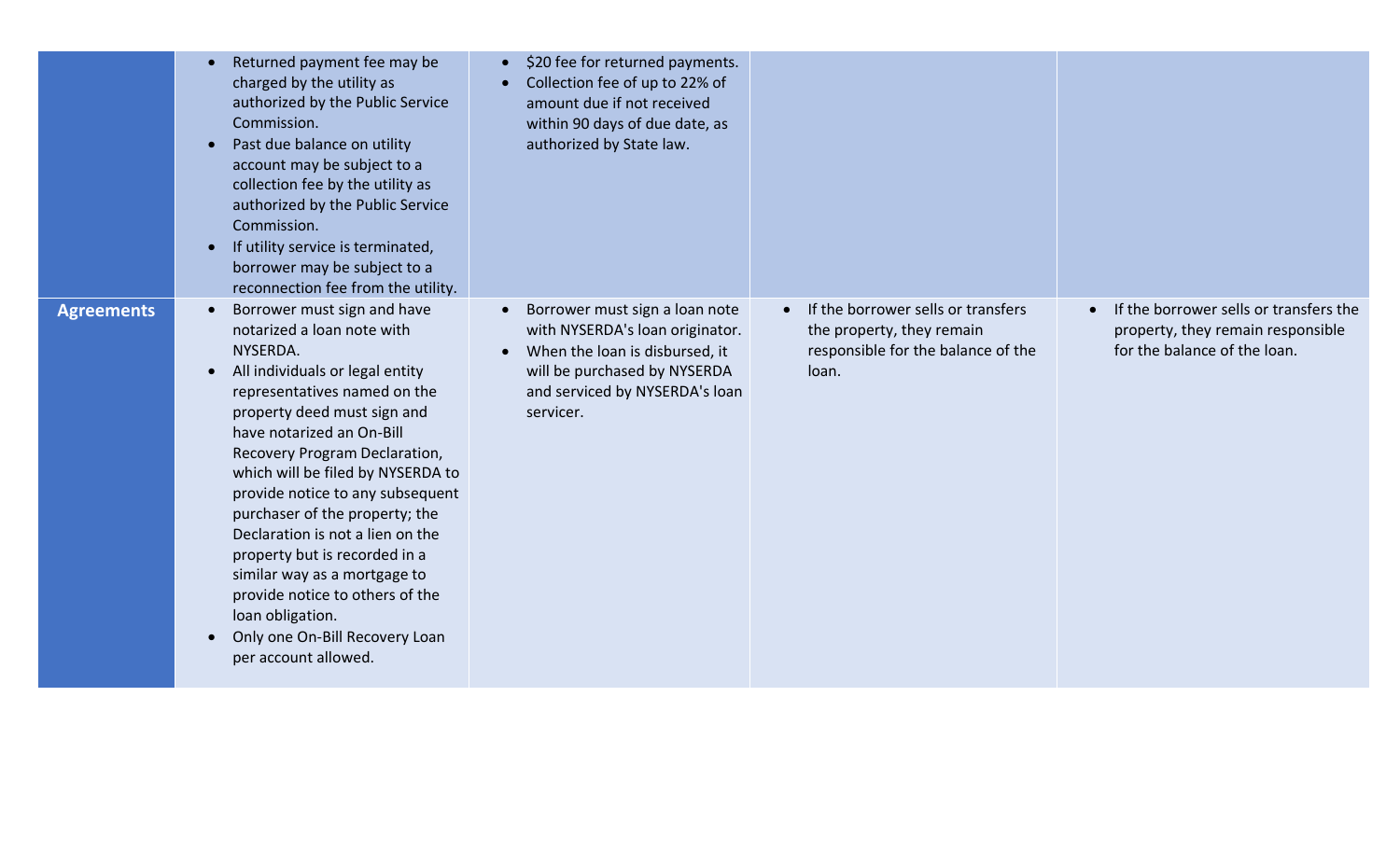## **Interest Rate Guidelines**

## **Lower Interest Rate – Geo-eligibility Tool**

NYSERDA offers a geographic determination to qualify consumers for lower interest rates through the GJGNY Residential Financing Program. Using the Housing and Urban Development (HUD) Income Block Data, NYSERDA has identified Census Block Groups where census data reports that 50% or more of the population of the Census Block Group have a household income <=120% (Designated Areas). If an applicant's address is located within a Designated Area, he/she will be deemed eligible for the lower interest rate and will not have to provide documentation of household income. The applicant/co-applicant will still have to provide income documentation for debt-to-income calculation, if applicable, in accordance with NYSERDA's underwriting guidelines. To see if you qualify through geo-eligibility, visit https://www.nyserda.ny.gov/ny/lmi%20contractor.

If you do not qualify for the lower interest rate through geo-eligibility, use the chart below to see which interest rate you qualify for using your household size and income range.

| <b>Household Size</b> | <b>Income Range</b>  | <b>On-Bill Recovery</b><br>(pay on utility bill) | <b>Smart Energy Loan</b><br>(pay by check) | <b>Smart Energy Loan</b><br>(pay by auto-payment) | <b>Companion Loan</b>         | <b>Renewable Energy</b><br><b>Tax Bridge Loan</b>                                                          |
|-----------------------|----------------------|--------------------------------------------------|--------------------------------------------|---------------------------------------------------|-------------------------------|------------------------------------------------------------------------------------------------------------|
|                       |                      |                                                  |                                            |                                                   |                               |                                                                                                            |
| 1 person              | \$143,325 and below  | 3.49%                                            | 3.99%                                      | 3.49%                                             |                               |                                                                                                            |
|                       | Above \$143,325      | 6.99%                                            | 7.49%                                      | 6.99%                                             |                               |                                                                                                            |
| 2 persons             | \$163,800 and below  | 3.49%                                            | 3.99%                                      | 3.49%                                             | 6.49% pay by auto-<br>payment | The interest rate is<br>the same as the<br>determined interest<br>rate for the On-Bill<br>Recovery Loan or |
|                       | Above \$163,800      | 6.99%                                            | 7.49%                                      | 6.99%                                             |                               |                                                                                                            |
| 3 persons             | \$184,275 and below  | 3.49%                                            | 3.99%                                      | 3.49%                                             |                               |                                                                                                            |
|                       | Above \$184,275      | 6.99%                                            | 7.49%                                      | 6.99%                                             |                               |                                                                                                            |
| 4 persons             | $$204,638$ and below | 3.49%                                            | 3.99%                                      | 3.49%                                             |                               |                                                                                                            |
|                       | Above \$204,638      | 6.99%                                            | 7.49%                                      | 6.99%                                             | 6.99% pay by check            | Smart Energy Loan.                                                                                         |
| 5 persons             | \$221,062 and below  | 3.49%                                            | 3.99%                                      | 3.49%                                             |                               |                                                                                                            |
|                       | Above \$221,063      | 6.99%                                            | 7.49%                                      | 6.99%                                             |                               |                                                                                                            |
| 6 persons             | \$238,494 and below  | 3.49%                                            | 3.99%                                      | 3.49%                                             |                               |                                                                                                            |
|                       | Above \$238,494      | 6.99%                                            | 7.49%                                      | 6.99%                                             |                               |                                                                                                            |